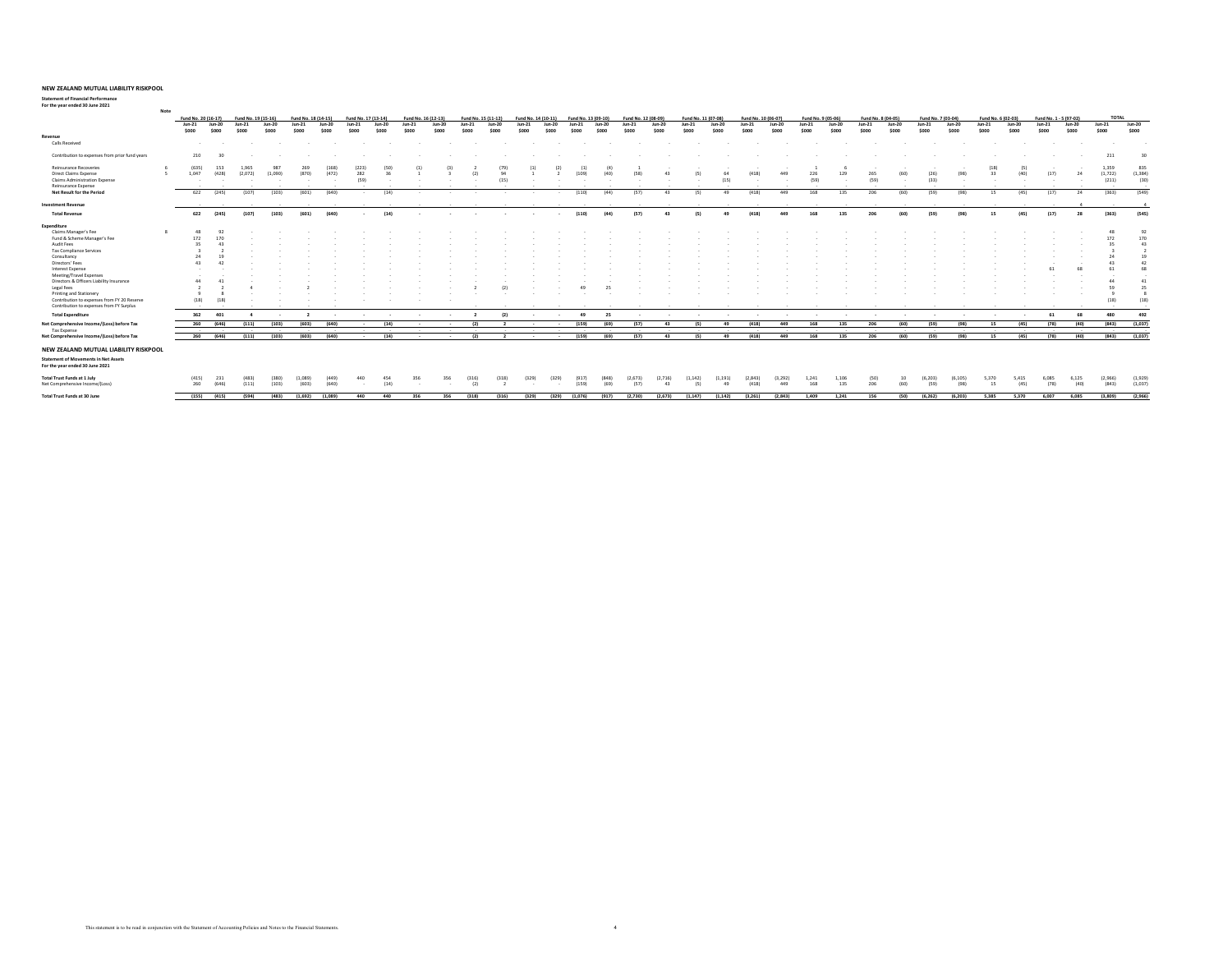**Balance Sheet As at 30 June 2021**

| As at su June 2021                        |      |                     |        |                     |       |                     |         |                     |         |                     |       |                     |       |                    |       |                     |          |                     |         |                     |         |                     |          |                   |         |                    |        |                    |         |                    |          |                        |        |              |         |
|-------------------------------------------|------|---------------------|--------|---------------------|-------|---------------------|---------|---------------------|---------|---------------------|-------|---------------------|-------|--------------------|-------|---------------------|----------|---------------------|---------|---------------------|---------|---------------------|----------|-------------------|---------|--------------------|--------|--------------------|---------|--------------------|----------|------------------------|--------|--------------|---------|
|                                           | Note |                     |        |                     |       |                     |         |                     |         |                     |       |                     |       |                    |       |                     |          |                     |         |                     |         |                     |          |                   |         |                    |        |                    |         |                    |          |                        |        |              |         |
|                                           |      | Fund No. 20 (16-17) |        | Fund No. 19 (15-16) |       | Fund No. 18 (14-15) |         | Fund No. 17 (13-14) |         | Fund No. 16 (12-13) |       | Fund No. 15 (11-12) |       | Fund No. 14 (10-1) |       | Fund No. 13 (09-10) |          | Fund No. 12 (08-09) |         | Fund No. 11 (07-08) |         | Fund No. 10 (06-07) |          | Fund No. 9 (05-06 |         | Fund No. 8 (04-05) |        | Fund No. 7 (03-04) |         | Fund No. 6 (02-03) |          | Fund No. 1 - 5 (97-02) |        | <b>TOTAL</b> |         |
|                                           |      | $Jun-21$            | Jun-20 | $Jun-21$            | Jun-2 | $Jun-2$             |         |                     | $Jun-2$ |                     | Jun-2 |                     |       |                    |       | $l$ un-21           | $Jun-20$ | $Jun-21$            | $Jun-2$ | $Jun-21$            | $Jun-2$ | Jun-21              | $Jun-20$ | Jun-21            | $Jun-2$ | Jun-21             | Jun-20 | $Jun-21$           | Jun-20  | $Jun-21$           | $Jun-20$ | $Jun-21$               | Jun-20 | $Jun-21$     | Jun-20  |
|                                           |      | \$000               | \$000  | \$000               | \$000 | \$000               | \$000   | \$000               | \$000   | \$000               | \$000 |                     | \$000 | <b>Sonn</b>        |       | \$000               | \$000    | \$000               | \$000   | \$000               | \$000   | \$000               | \$000    | \$000             | \$000   | \$000              | \$000  | \$000              | \$000   | \$000              | \$000    | \$000                  | \$000  | \$000        | \$000   |
| <b>Trust Funds</b>                        |      |                     |        |                     |       |                     |         |                     |         |                     |       |                     |       |                    |       |                     |          |                     |         |                     |         |                     |          |                   |         |                    |        |                    |         |                    |          |                        |        |              |         |
| <b>Trust Accounts</b>                     |      | (155)               |        |                     |       |                     |         |                     |         |                     |       |                     |       |                    |       |                     |          |                     |         |                     |         |                     |          |                   |         |                    |        |                    |         |                    |          |                        |        |              | (3.619) |
| <b>Trust Capital Account</b>              |      |                     |        |                     |       |                     |         |                     |         |                     |       |                     |       |                    |       |                     |          |                     |         |                     | $\sim$  | $\sim$              | $\sim$   |                   |         |                    |        |                    |         |                    |          |                        |        |              | 653     |
| Total                                     |      |                     | (415)  | (594)               | (483) | (1.692)             | 1.089   |                     | 440     |                     | 356   |                     | (316) | (329)              | (329) |                     | (917)    | (2.730)             | (2.673) | (1.147)             | (1.142) | (3.261)             | (2.843)  | 1.409             | 1.241   |                    | rson   | (6.262)            | (6.203) | 5.385              | 5.370    | 6.007                  |        | (3.809)      | (2.966) |
| Represented by:                           |      |                     |        |                     |       |                     |         |                     |         |                     |       |                     |       |                    |       |                     |          |                     |         |                     |         |                     |          |                   |         |                    |        |                    |         |                    |          |                        |        |              |         |
|                                           |      |                     |        |                     |       |                     |         |                     |         |                     |       |                     |       |                    |       |                     |          |                     |         |                     |         |                     |          |                   |         |                    |        |                    |         |                    |          |                        |        |              |         |
| Assets                                    |      |                     |        |                     |       |                     |         |                     |         |                     |       |                     |       |                    |       |                     |          |                     |         |                     |         |                     |          |                   |         |                    |        |                    |         |                    |          |                        |        |              |         |
| Cash                                      |      | 399                 |        |                     |       |                     |         |                     |         |                     |       |                     |       |                    |       |                     |          |                     |         |                     |         |                     |          |                   |         |                    |        |                    |         |                    |          |                        |        |              |         |
| Accounts Receivably                       |      |                     |        |                     |       |                     |         |                     |         |                     |       |                     |       |                    |       |                     |          |                     |         |                     |         |                     |          |                   |         |                    |        |                    |         |                    |          |                        |        |              |         |
| Reinsurance Receivable                    |      |                     |        |                     |       |                     |         |                     |         |                     |       |                     |       |                    |       |                     | 440      |                     |         |                     |         |                     |          |                   |         |                    |        |                    |         | 1.429              |          |                        |        |              | 5.219   |
| <b>Total Assets</b>                       |      | 407                 |        |                     |       |                     |         |                     |         |                     |       |                     | (315) |                    |       |                     |          |                     | (2.571) |                     |         | (2.432)             |          |                   |         |                    |        | (6.081)            | (6.044) | 7.442              |          | 7.642                  | 7.599  | 5,363        | 5,219   |
| Liabilities                               |      |                     |        |                     |       |                     |         |                     |         |                     |       |                     |       |                    |       |                     |          |                     |         |                     |         |                     |          |                   |         |                    |        |                    |         |                    |          |                        |        |              |         |
| Accounts Payable                          |      | 508                 |        |                     |       |                     |         |                     |         |                     |       |                     |       |                    |       |                     |          |                     |         |                     |         |                     |          |                   |         |                    |        |                    |         |                    |          |                        |        |              | 318     |
| <b>Taxation Pavable</b>                   |      |                     |        |                     |       |                     |         |                     |         |                     |       |                     |       |                    |       |                     |          |                     |         |                     |         |                     |          |                   |         |                    |        |                    |         |                    |          |                        |        |              |         |
| GST (Receivable)/ Payable                 |      | (10)                |        |                     |       |                     |         |                     |         |                     |       |                     |       |                    |       |                     |          |                     |         |                     |         | (2)                 |          |                   |         |                    |        |                    |         |                    |          |                        |        | (42)         | (56)    |
| Loans                                     |      |                     |        |                     |       |                     |         |                     |         |                     |       |                     |       |                    |       |                     |          |                     |         |                     |         |                     |          |                   |         |                    |        |                    |         |                    |          | 1.61                   | 1.508  |              | 1.508   |
| Administration Expense Reserve            |      |                     |        |                     |       |                     |         |                     |         |                     |       |                     |       |                    |       |                     |          |                     |         |                     |         |                     |          |                   |         |                    |        |                    |         |                    |          |                        |        |              |         |
| <b>Claims Provision</b>                   |      |                     |        |                     |       |                     |         |                     |         |                     |       |                     |       |                    |       |                     |          |                     |         |                     |         |                     |          |                   |         |                    |        |                    |         |                    |          |                        |        |              |         |
| <b>Total Liabilities</b>                  |      | 559                 | 1.251  |                     |       |                     |         |                     | 290     |                     |       |                     |       |                    |       |                     |          | 170                 | 102     |                     |         | 829                 |          |                   |         |                    |        |                    |         | 2000               | 2.091    | 1.634                  |        | 9.172        | 8.185   |
| (Deficit)/ Excess Assets Over Liabilities |      | (152)               | (414)  | (595)               | (484) | (1.693)             | (1.092) | 441                 | 441     |                     | 356   | (319)               | (317) | (328)              | (328) | (1.076)             | (917)    | (2.730)             | (2.673) | (1.147)             | (1.142) | (3.261)             | (2, 843) | 1.406             | 1.239   |                    | (49)   | (6.262)            | (6.203) | 5.385              | 5.369    | 6,008                  | 6.084  | (3,809)      | (2,966) |

 $\overline{\phantom{a}0}$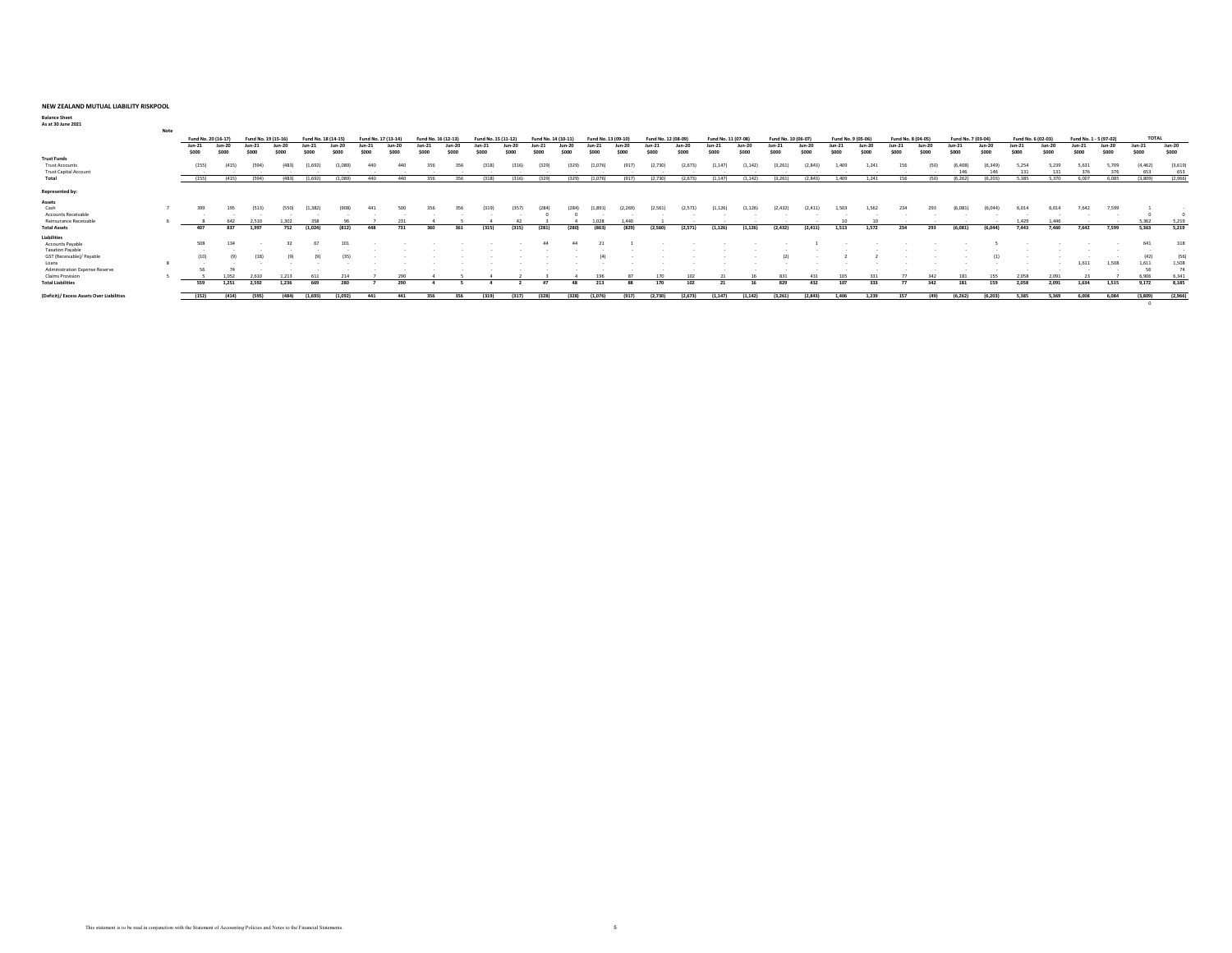**Cash Flow Statement For the year ended 30 June 2021**

|                                                                | Fund No. 20 (16-17) |                                     |        | Fund No. 19 (15-16) |                | Fund No. 18 (14-15) |        | Fund No. 17 (13-14) |            | Fund No. 16 (12-13) |            | Fund No. 15 (11-12) |          | Fund No. 14 (101) |          | Fund No. 13 (090) |                       |          | Fund No. 12 (08-09) |                     | Fund No. 11 (07-08) |                     | Fund No. 10 (06-07)      |                  | Fund No. 9 (05-06) |          |     | Fund No. 8 (04-05) |     | Fund No. 7 (03-04) |                  | Fund No. 6 (02-03) |              |                              | Fund No. 1 - 5 (97-02) |          | <b>TOTAL</b>     |                  |
|----------------------------------------------------------------|---------------------|-------------------------------------|--------|---------------------|----------------|---------------------|--------|---------------------|------------|---------------------|------------|---------------------|----------|-------------------|----------|-------------------|-----------------------|----------|---------------------|---------------------|---------------------|---------------------|--------------------------|------------------|--------------------|----------|-----|--------------------|-----|--------------------|------------------|--------------------|--------------|------------------------------|------------------------|----------|------------------|------------------|
|                                                                | $Jun-21$            | $Jun-20$                            | 11, 21 | $lim-20$            | $lim-21$       | lim.20              | lim.21 |                     | $110 - 20$ | lim.21              | $110 - 20$ | $1.00 - 21$         | $lim-20$ | $lum-21$          | $110-20$ | lim.21            | lim.20                | $lum-21$ | $110 - 20$          |                     | lim.21              | $100-20$            | $lcm-21$                 | Jun-20           | $lim-21$           | $lim-20$ |     | $lim-21$<br>lim.20 |     | $Jun-21$           | $Jun-20$         | $Jun-21$           | Jun-20       | $Jun-21$                     | Jun-20                 |          | $Jun-21$         | Jun-20           |
|                                                                | \$000               | \$000                               | sono   | soon                | \$000          | <b>con</b>          | \$000  |                     | 5000       | S <sub>000</sub>    | \$000      | \$000               | $s$ non  | <b>SOOO</b>       | song     | 5000              | \$000                 | snog     | soon                | S <sub>000</sub>    |                     | soon                | snon                     | \$000            | 5000               | 5000     |     | $s$ non<br>\$000   |     | \$000              | \$000            | \$000              | \$000        | \$000                        | \$000                  |          | \$000            | \$000            |
| Cash flows from operating activities                           |                     |                                     |        |                     |                |                     |        |                     |            |                     |            |                     |          |                   |          |                   |                       |          |                     |                     |                     |                     |                          |                  |                    |          |     |                    |     |                    |                  |                    |              |                              |                        |          |                  |                  |
| Cash was provided from:                                        |                     |                                     |        |                     |                |                     |        |                     |            |                     |            |                     |          |                   |          |                   |                       |          |                     |                     |                     |                     |                          |                  |                    |          |     |                    |     |                    |                  |                    |              |                              |                        |          |                  |                  |
| Members' Contributions                                         |                     |                                     |        |                     |                |                     |        |                     |            |                     |            |                     |          |                   |          |                   |                       |          |                     |                     |                     |                     |                          |                  |                    |          |     |                    |     |                    |                  |                    |              |                              |                        |          |                  |                  |
| Interest Received - Bank                                       |                     |                                     |        |                     |                |                     |        |                     |            |                     |            |                     |          |                   |          |                   |                       |          |                     |                     |                     |                     |                          |                  |                    |          |     |                    |     |                    |                  |                    |              |                              |                        |          |                  |                  |
| Reinsurance recoveries received                                |                     |                                     | 757    |                     |                |                     |        |                     |            |                     |            |                     |          |                   |          | 411               |                       |          |                     |                     |                     |                     |                          |                  |                    |          |     |                    |     |                    |                  |                    |              |                              |                        |          | 1,216            | 12               |
|                                                                | <b>State Street</b> | <b>State State</b>                  | 757    |                     |                | $\alpha$            | $\sim$ |                     |            |                     |            | 40                  | 12       |                   |          | 411               | $\sim$                | $\sim$   |                     | $\sim$              | $\sim$              | <b>State Street</b> | the contract of the con- | 2.224            | $\sim$             |          |     |                    |     | <b>Service</b>     | 2.131            | $\sim$             |              | <b>Service</b>               | <b>State Street</b>    | -4       | 1,216            | 4.371            |
| Cash was applied to:                                           |                     |                                     |        |                     |                |                     |        |                     |            |                     |            |                     |          |                   |          |                   |                       |          |                     |                     |                     |                     |                          |                  |                    |          |     |                    |     |                    |                  |                    |              |                              |                        |          |                  |                  |
| Reinsurance                                                    | $\sim$              |                                     |        |                     |                |                     |        |                     |            |                     |            |                     |          |                   |          |                   |                       |          |                     |                     |                     |                     |                          |                  |                    |          |     |                    |     |                    |                  |                    |              |                              |                        |          |                  |                  |
| Claims Manager's Fee                                           | (48)                |                                     |        |                     |                |                     |        |                     |            |                     |            |                     |          |                   |          |                   |                       |          |                     |                     |                     |                     |                          |                  |                    |          |     |                    |     |                    |                  |                    |              |                              |                        |          | $\overline{148}$ | (92)             |
| Fund & Scheme Manager's Fee                                    |                     |                                     |        |                     |                |                     |        |                     |            |                     |            |                     |          |                   |          |                   |                       |          |                     |                     |                     |                     |                          |                  |                    |          |     |                    |     |                    |                  |                    |              |                              |                        |          |                  |                  |
|                                                                | (172)               |                                     |        |                     |                |                     |        |                     |            |                     |            |                     |          |                   |          |                   |                       |          |                     |                     |                     |                     |                          |                  |                    |          |     |                    |     |                    |                  |                    |              |                              |                        |          | (172)            | (164)            |
| Contribution to expenses from prior fund years                 | 210                 |                                     |        |                     |                |                     |        |                     |            |                     |            |                     |          |                   |          |                   |                       |          |                     |                     |                     |                     |                          |                  |                    |          |     |                    |     |                    |                  |                    |              |                              |                        |          | 211              | 30               |
| Legal Fees                                                     | (2)                 | (2)                                 |        |                     |                |                     | (71    |                     |            |                     |            |                     |          |                   |          | (32)              | (24)                  |          |                     |                     |                     |                     |                          |                  |                    |          |     |                    |     |                    |                  |                    |              |                              |                        |          | (42)             | (95)             |
| Claims                                                         | $\sim$              | $\sim$                              |        | (204)               | (500)          |                     | (492)  |                     |            |                     |            |                     |          |                   |          |                   |                       |          |                     |                     |                     |                     |                          |                  |                    |          |     |                    |     | (38)               |                  |                    |              |                              |                        |          | (1.428)          | (778)            |
| Consultants                                                    | (15)                | (19)                                |        |                     |                |                     |        |                     |            |                     |            |                     |          |                   |          |                   |                       |          |                     |                     |                     |                     |                          |                  |                    |          |     |                    |     |                    |                  |                    |              |                              |                        |          | (15)             | (19)             |
| Audit Fees                                                     | (35)                | 145                                 |        |                     |                |                     |        |                     |            |                     |            |                     |          |                   |          |                   |                       |          |                     |                     |                     |                     |                          |                  |                    |          |     |                    |     |                    |                  |                    |              |                              |                        |          | (35)             | 145              |
| Interest Expense                                               | $\sim$              |                                     |        |                     |                |                     |        |                     |            |                     |            |                     |          |                   |          |                   |                       |          |                     |                     |                     |                     |                          |                  |                    |          |     |                    |     |                    |                  |                    |              |                              |                        | (184)    |                  | (184)            |
| Other Expenses                                                 | (83)                |                                     |        |                     |                |                     |        |                     |            |                     |            |                     |          |                   |          |                   |                       |          |                     |                     |                     |                     |                          |                  |                    |          |     |                    |     |                    |                  |                    |              |                              |                        |          | (84)             | (71)             |
| Taxation (Paid)/Refunded                                       | $\sim$              | (4)                                 |        |                     |                |                     |        |                     |            |                     |            |                     |          |                   |          |                   |                       |          |                     |                     |                     |                     |                          |                  |                    |          |     |                    |     |                    |                  |                    |              |                              |                        |          |                  |                  |
| Reinsurance received on behalf of CLP                          | 368                 | (184)                               |        |                     |                |                     |        |                     |            |                     |            |                     |          |                   |          |                   |                       |          |                     |                     |                     |                     |                          |                  |                    |          |     |                    |     |                    |                  |                    |              |                              |                        |          | 368              | (184)            |
| <b>GST Refunded /(Paid)</b>                                    | $\sim$              |                                     | (13)   |                     |                |                     |        |                     |            |                     |            |                     |          |                   |          | 111               |                       |          |                     |                     |                     |                     | (2)                      |                  |                    |          |     |                    |     |                    | (129)            |                    |              |                              |                        |          |                  | (244)            |
|                                                                | 223                 | (551)                               | (719)  | (203)               | (481)          | (569)               |        | (58)                |            |                     |            | (2)                 | (15)     |                   |          | (33)              | (24)                  |          |                     |                     | (1)                 | (16)                | (19)                     | (132)            | (62)               |          | (3) | (58)               |     | (38)               | (165)            | (2)                | (2)          |                              | (2)                    | (186)    | (1.240)          | (1.850)          |
| Net cash (outflow)/inflow from operating activities            | 223                 | (551)                               |        | (203)               | (473)          | (569)               |        | (58)                |            |                     |            |                     |          |                   |          | 378               | 124                   |          |                     |                     | (1)                 | (16)                | (19)                     | 2.092            | (62)               |          |     | (58)               |     | (38)               | 1.966            |                    |              |                              |                        |          | (24)             | 2.521            |
| Cash flows from financing activities                           |                     |                                     |        |                     |                |                     |        |                     |            |                     |            |                     |          |                   |          |                   |                       |          |                     |                     |                     |                     |                          |                  |                    |          |     |                    |     |                    |                  |                    |              |                              |                        |          |                  |                  |
| Cash was provided from:                                        |                     |                                     |        |                     |                |                     |        |                     |            |                     |            |                     |          |                   |          |                   |                       |          |                     |                     |                     |                     |                          |                  |                    |          |     |                    |     |                    |                  |                    |              |                              |                        |          |                  |                  |
| Administration Expense Reserve                                 | (18)                | (18)                                |        |                     |                |                     |        |                     |            |                     |            |                     |          |                   |          |                   |                       |          |                     |                     |                     |                     |                          |                  |                    |          |     |                    |     |                    |                  |                    |              |                              |                        |          | (18)             | (18)             |
| Loans Issued                                                   |                     |                                     |        |                     |                |                     |        |                     |            |                     |            |                     |          |                   |          |                   |                       |          |                     |                     |                     |                     |                          |                  |                    |          |     |                    |     |                    |                  |                    |              |                              | 1.670                  | 669      | 1.671            | 669              |
|                                                                | (18)                | (18)                                |        | $\sim$<br>$\sim$    |                |                     | $\sim$ | $\sim$              |            | $\sim$              | $\sim$     | $\sim$              | $\sim$   | $\sim$            | $\sim$   |                   | $\sim$                | $\sim$   |                     | $\sim$              | $\sim$              | $\sim$              | $\sim$                   | $\sim$           |                    |          |     | $\sim$             |     |                    | $\sim$           | <b>Service</b>     |              | 1.670<br><b>State Street</b> |                        | 669      | 1.653            | 651              |
| Cash was applied to:                                           |                     |                                     |        |                     |                |                     |        |                     |            |                     |            |                     |          |                   |          |                   |                       |          |                     |                     |                     |                     |                          |                  |                    |          |     |                    |     |                    |                  |                    |              |                              |                        |          |                  |                  |
| Loans Repaid                                                   |                     | the contract of the contract of the |        |                     |                |                     |        |                     |            |                     |            |                     |          |                   |          |                   |                       |          |                     |                     |                     |                     |                          |                  |                    |          |     |                    |     |                    |                  | $\sim$             |              | $\sim$                       | (1.628)                | (4, 800) | (1.628)          | (4,800)          |
|                                                                | <b>State State</b>  | $\sim$                              |        | $\sim$<br>$\sim$    |                | $\sim$              | $\sim$ |                     |            |                     |            | $\sim$              | $\sim$   | $\sim$            | $\sim$   | $\sim$            | $\sim$                | $\sim$   |                     | $\sim$              | $\sim$              | $\sim$              | $\sim$                   | $\sim$           |                    |          |     | $\sim$             |     | $\sim$             | $\sim$           | $\sim$             | $\sim$       |                              | (1.628)                | (4,800)  | (1,628)          | (4,800)          |
| Net Cash inflow from financing<br>activities                   | (18)                | (18)                                |        |                     |                |                     |        |                     |            |                     |            |                     |          |                   |          | $\sim$            |                       |          |                     |                     |                     |                     |                          |                  |                    |          |     |                    |     |                    |                  | $\sim$             |              | $\sim$                       | 42                     | (4.131)  | 25               | (4.149)          |
| Net (decrease)/increase in cash held<br>Opening cash at 1 July | 205<br>197          | (569)<br>766                        | (547)  | (203)<br>(344)      | (473)<br>(901) | (332)               | (569)  | (58)<br>502         | 501        | 360                 | 359        | (357)               | (354)    | (285)             | (285)    | 378<br>(2.270)    | (24)<br>(2, 246)      | (2.577)  |                     | (2.585)             | (1, 129)            | (16)<br>(1.113)     | (19)<br>(2.409)          | 2.092<br>(4.501) | (62)<br>1.553      | 1.556    | (3) | (58)<br>295        | 294 | (38)<br>(6.047)    | 1.966<br>(8.013) | (2)<br>6.008       | (2)<br>6,010 | 7.594                        | 40<br>11,907           | (4, 313) | $\sim$           | (1,633)<br>1,633 |
| Closing cash at 30 June                                        |                     |                                     |        |                     |                |                     |        |                     |            |                     |            |                     |          |                   |          |                   |                       |          |                     |                     |                     |                     |                          |                  |                    |          |     |                    |     |                    |                  |                    |              |                              |                        |          |                  |                  |
|                                                                | 402                 | 197                                 | (509)  | (547)               | (1.374)        | (901)               |        | 444                 | 502        | 361                 | 360        | (319)               | (357)    | (285)             |          |                   | (285) (1.892) (2.270) | (2.569)  |                     | $(2.577)$ $(1.130)$ |                     | (1.129)             | (2.428)                  | (2, 409)         | 1,491              | 1.553    |     | 237                | 295 | (6.085)            | (6.047)          | 6,006              | 6.008        | 7.634                        |                        | 7.594    |                  |                  |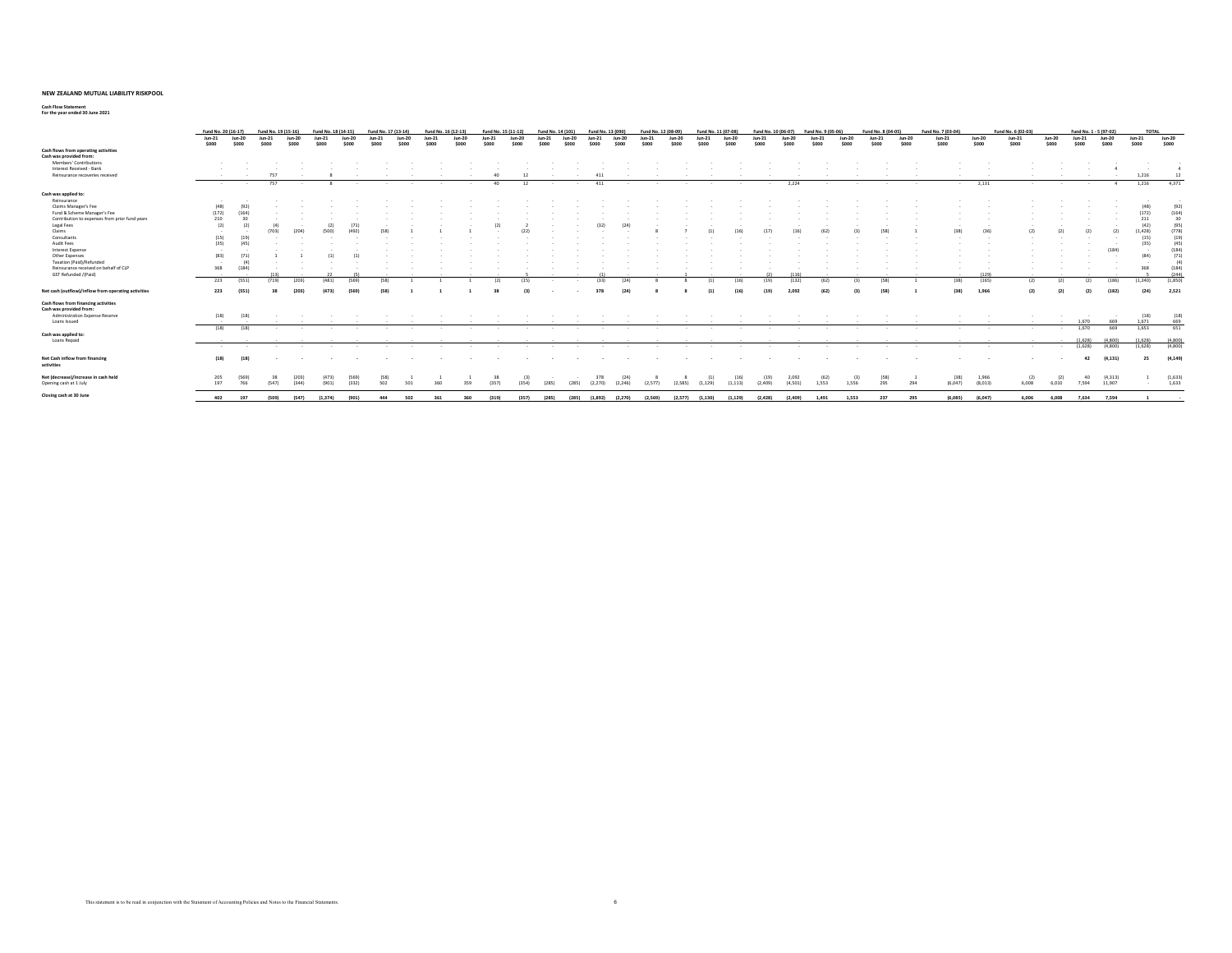### **Notes to the Financial Statements For the year ended 30 June 2021**

**Note 5.** (1) (1) - (2) (2) - (1) (2) - (1) (2) 3 (1) 2 2 1 (8) **Claims**

|                                            | Fund No. 20 (16-17) |                 | Fund No. 19 (15-16) |                 | Fund No. 18 (   |     | Fund No. 17 (13-14) |         | Fund No. 16 (12-1. |          | Fund No. 15 (11-12) |        | Fund No. 14 (10-11 |                         | Fund No. 13 (09-10) |                   | Fund No. 12 (08-09 |          |        |                 |                 | $.10(06-07)$ | Fund No. 9 (05-06) |       | Fund No. 8 (04-05) |        | Fund No. 7 (03-04) |               | Fund No. 6 (02-03) |         | Fund No. 1 - 5 (97-02) |                | <b>TOTAL</b>                |                 |
|--------------------------------------------|---------------------|-----------------|---------------------|-----------------|-----------------|-----|---------------------|---------|--------------------|----------|---------------------|--------|--------------------|-------------------------|---------------------|-------------------|--------------------|----------|--------|-----------------|-----------------|--------------|--------------------|-------|--------------------|--------|--------------------|---------------|--------------------|---------|------------------------|----------------|-----------------------------|-----------------|
| <b>Cumulative Claims Experience</b>        | Jun-21<br>\$000     | Jun-20<br>\$000 | Jun-21<br>\$000     | Jun-20<br>\$000 | Jun-21<br>\$000 |     |                     | $lun-2$ | sna                | $lum-20$ | Jun-21              | Jun-20 | $un-2$             | $lum-20$<br>\$000       | 5000                | $Jun-20$<br>\$000 | Jun-21             | $lum-20$ | soor   | Jun-20<br>\$000 | Jun-21<br>\$000 | Jun-20       | lun-21             | soor  | 5000               | soon   | Jun-21<br>\$000    | <b>Jun-20</b> | Jun-21<br>\$000    |         | Jun-21<br>\$000        | Jun-20<br>\$00 | $Jun-21$<br>S <sub>00</sub> | Jun-20<br>\$000 |
| Claims paid - Prior year(s)                | 10                  |                 | 789                 | 550             | 876             |     | 1.097               | 1.097   | 1.819              |          |                     |        | 12.672             |                         |                     |                   |                    | 8357     |        |                 |                 |              |                    | 36.77 |                    |        |                    | 21.294        | 22.868             |         | 14.025                 | 14.025         | 169,390                     | 169,099         |
| Claims paid - Current year                 | $\sim$              |                 | 676                 | 239             |                 |     |                     |         |                    |          |                     |        |                    |                         |                     |                   |                    |          |        |                 |                 |              |                    |       |                    |        |                    |               |                    |         |                        |                | 686                         | 296             |
| Claims Provision - Undiscounted            |                     | 1.060           | 2,640               | 1,220           |                 | 215 |                     |         |                    |          |                     |        |                    |                         | 1 <sub>QF</sub>     | 87                |                    | 90       |        |                 |                 |              |                    | 263   |                    |        | 139                |               | 1.994              | 1.990   |                        |                | 6,680                       | 6,019           |
| Risk Margin - 75% PoA                      |                     |                 |                     |                 |                 |     |                     |         |                    |          |                     |        |                    |                         |                     |                   |                    |          |        |                 |                 |              |                    |       |                    |        |                    |               |                    | 103     |                        |                | 277                         | 348             |
| Discounting                                |                     | (R)             | (30)                |                 |                 |     |                     |         |                    |          |                     |        |                    |                         |                     |                   |                    |          |        |                 |                 |              |                    |       |                    |        |                    |               |                    |         |                        |                |                             | (25)            |
| Gross claims incurred (Paid and estimated) |                     | 1.062           | 4.075               | 2.002           |                 |     |                     | 387     |                    |          | 30                  |        | 12.675             | 12.676                  |                     |                   | 3.50               |          | 5913   | 5908            | 4.047           | 3.629        | 36.87              |       |                    | 23.059 | 21.513             | 21,487        | 24.926             |         | 14.049                 | 14.033         | 176.982                     | 175,736         |
| Less reinsurance received                  | (7)                 |                 | (1.304)             | (547)           | (885            |     |                     |         |                    |          |                     |        |                    |                         |                     |                   |                    | (1.000)  |        |                 | (260)           |              |                    |       |                    |        |                    | (1.749)       | 24.6631            |         |                        |                | (82.047)                    | (80, 831)       |
| Less reinsurance recoverable               | (R)                 | (642)           | (2.509)             | (1.301)         | (358)           |     |                     |         |                    |          |                     |        |                    | $\left( \Delta \right)$ | (1.028)             |                   |                    |          |        |                 |                 |              | (10)               | (10)  |                    |        |                    |               | (1.429)            | (1.446) |                        |                | (5.362)                     | (5, 216)        |
| <b>Total Net Claims</b>                    |                     | 413             | 262                 | 154             | 245             | 117 |                     |         |                    |          |                     | 1 276  | 309                | ang                     |                     |                   |                    | 7,446    |        | S QOR           | 13787           |              |                    |       | 15.666             | 15.931 | 19.764             | 19738         | 1.166              |         | 9 1 8 2                | 9.166          |                             | 89,573 89,689   |
|                                            |                     |                 |                     |                 |                 |     |                     |         |                    |          |                     |        |                    |                         |                     |                   |                    |          |        |                 |                 |              |                    |       |                    |        |                    |               |                    |         |                        |                |                             |                 |
| <b>Claims Reconciliation</b>               |                     |                 |                     |                 |                 |     |                     |         |                    |          |                     |        |                    |                         |                     |                   |                    |          |        |                 |                 |              |                    |       |                    |        |                    |               |                    |         |                        |                |                             |                 |
| Claims Provision 1 July                    | 1,052               | 624             | 1,213               |                 |                 |     | 290                 |         |                    |          |                     |        |                    |                         |                     |                   |                    |          |        |                 |                 |              |                    |       |                    |        |                    |               | 2.091              | 2.050   |                        |                | 6.341                       | 5.836           |
| Claims paid - Current year                 |                     |                 | (676)               | (239)           | (1)             |     |                     |         |                    |          |                     |        |                    |                         |                     |                   |                    |          |        |                 |                 | (17)         |                    |       |                    |        |                    |               |                    |         |                        |                | (686)                       | (296)           |
| Reinsurance recoveries received            |                     |                 | 757                 |                 |                 |     |                     |         |                    |          |                     |        |                    |                         |                     |                   |                    |          |        |                 |                 |              |                    |       |                    |        |                    |               |                    |         |                        |                | 1,216                       | 12              |
| Current year's claims received             |                     |                 |                     |                 |                 |     |                     |         |                    |          |                     |        |                    |                         |                     |                   |                    |          |        |                 |                 |              |                    |       |                    |        |                    |               |                    |         |                        |                |                             |                 |
| Current year's reinsurance recoverable     |                     |                 |                     |                 |                 |     |                     |         |                    |          |                     |        |                    |                         |                     |                   |                    |          |        |                 |                 |              |                    |       |                    |        |                    |               |                    |         |                        |                |                             |                 |
| Reassessment of prior years claims         | (412)               | 276             | 107                 | 103             | 129             |     | (59)                |         |                    |          |                     | (15)   |                    |                         | 110                 |                   |                    |          |        | (64)            |                 | (449)        | (227)              | (134) | (265)              |        |                    | o3            | (14)               |         |                        |                | (109)                       | (30)            |
| Movement in reinsurance recoveries         | (635)               | 153             | 1.209               | 988             |                 |     |                     | (50)    |                    |          |                     | (91)   |                    |                         | (412)               |                   |                    |          | $\sim$ |                 | $\sim$          |              |                    |       |                    | $\sim$ |                    |               | (18)               |         |                        |                | 144                         | 824             |
| Claims Provision at 30 June                |                     | 1.053           | 2.610               | 1.215           |                 |     |                     |         |                    |          |                     |        |                    |                         |                     |                   |                    |          |        |                 |                 |              |                    |       |                    |        |                    |               | 2.059              | 2.091   |                        |                |                             | 6,906 6,346     |

The Future Claims Administration Expense reflects the level of claims being handled. The table below shows the respective reserves for future claims administration expenses included in the claims provision.

|                                      |  |  |  |  |  |  |  |  |  |  |  |  |  |  | Fund No. 20 (16-17) Fund No. 19 (15-16) Fund No. 18 (14-15) Fund No. 18 (14-15) Fund No. 16 (12-13) Fund No. 15 (12-12) Fund No. 11 (12-01) Fund No. 13 (19-10) Fund No. 12 (08-09) Fund No. 11 (07-08) Fund No. 10 (06-07) Fu                                              |  |  |  |
|--------------------------------------|--|--|--|--|--|--|--|--|--|--|--|--|--|--|-----------------------------------------------------------------------------------------------------------------------------------------------------------------------------------------------------------------------------------------------------------------------------|--|--|--|
|                                      |  |  |  |  |  |  |  |  |  |  |  |  |  |  | Jun-21 Jun-20 Jun-21 Jun-20 Jun-21 Jun-20 Jun-21 Jun-20 Jun-21 Jun-20 Jun-21 Jun-20 Jun-21 Jun-20 Jun-21 Jun-20 Jun-21 Jun-20 Jun-21 Jun-20 Jun-21 Jun-20 Jun-21 Jun-20 Jun-21 Jun-20 Jun-21 Jun-20 Jun-21 Jun-20 Jun-21 Jun-2                                              |  |  |  |
|                                      |  |  |  |  |  |  |  |  |  |  |  |  |  |  | 000 \$000 \$000 \$000 \$000 \$000 \$000 \$000 \$000 \$000 \$000 \$000 \$000 \$000 \$000 \$000 \$000 \$000 \$000 \$000 \$000 \$000 \$000 \$000 \$000 \$000 \$000 \$000 \$000 \$000 \$000 \$000 \$000 \$000 \$000 \$000 \$000 \$000 \$000 \$000 \$000 \$000 \$000 \$000 \$000 |  |  |  |
| Future Claims Administration Reserve |  |  |  |  |  |  |  |  |  |  |  |  |  |  | - 412 253 118 253 118 - 59 - - - - - - - 169 59 84 59 - - 253 118 - 59 - 59 84 118 84 59 - - 1180 1238                                                                                                                                                                      |  |  |  |

8